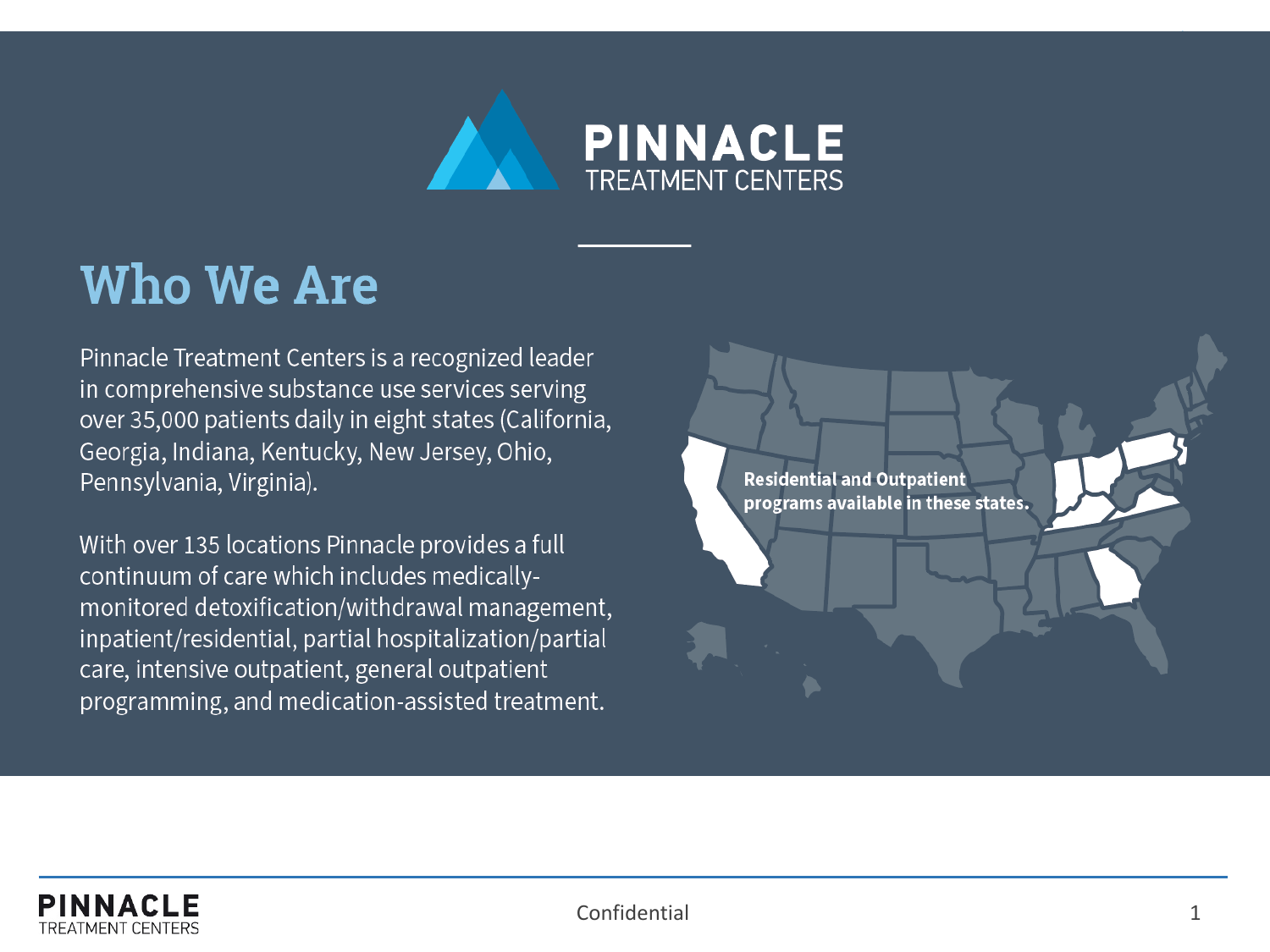## STAR LRP – Where Did We Land in 2021?



**90.5% of PTC facilities have been designated as STAR LRP approved SUD treatment facilities!**





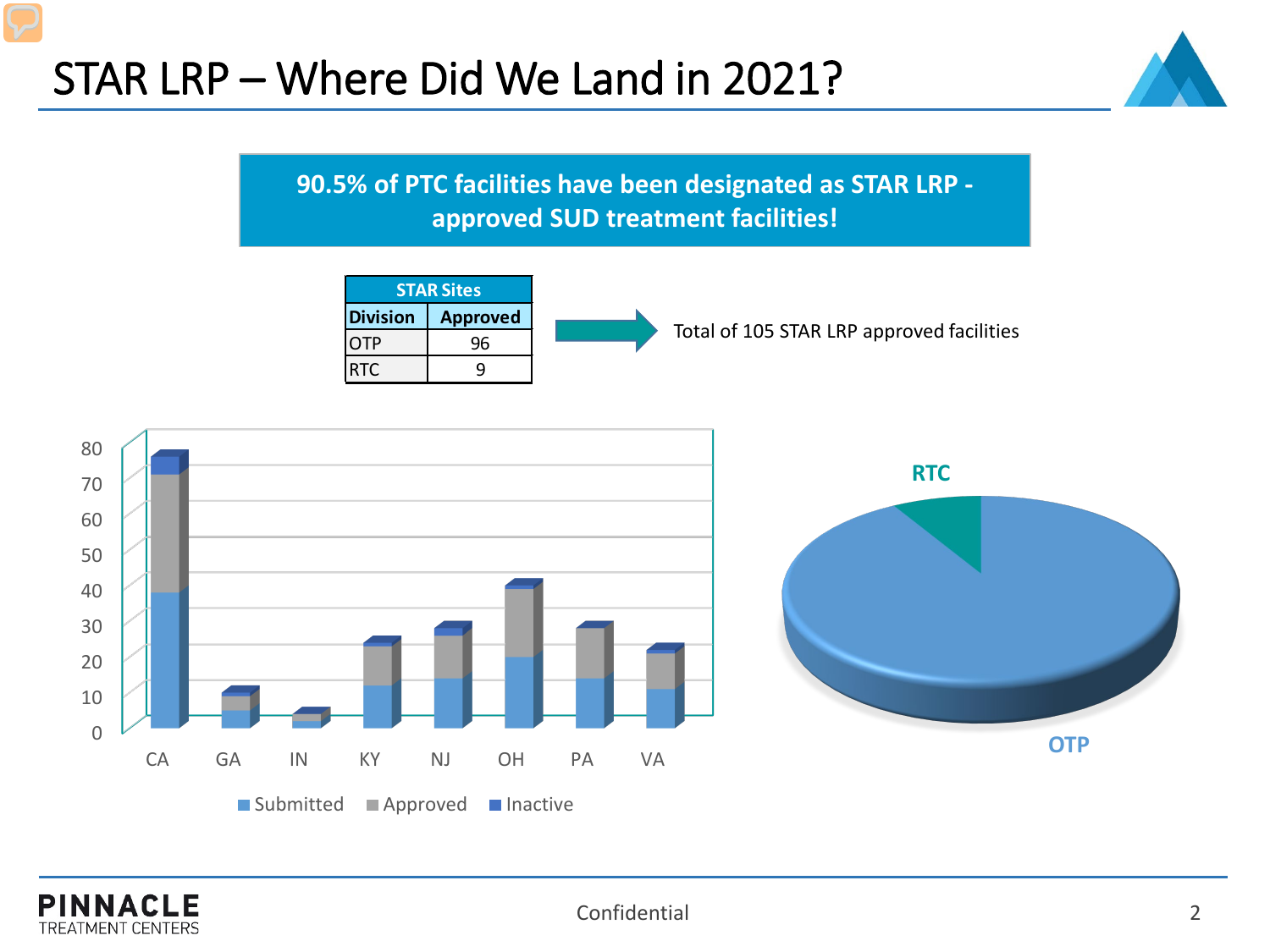# STAR LRP – Teammate Applications

- 138 applications submitted:
	- 35 were deemed ineligible to participate as they did not meet the minimum requirements set by the program (32/40 hours of direct patient care per week)
		- 27 of these were teammates at the Assistant ED position and above
- All applications submitted required employment verification consisting of a series of 10 questions:
	- 103 requests for employment verification completed

| <b>Applications by Division</b> |           |                                      |  |  |
|---------------------------------|-----------|--------------------------------------|--|--|
| <b>Division</b>                 | Submitted | <b>Employment</b><br><b>Verified</b> |  |  |
| Corp                            |           |                                      |  |  |
| OTP                             | 127       | 93                                   |  |  |
| <b>RTC</b>                      | 10        | 10                                   |  |  |

| <b>Applications by State</b> |                  |                                      |  |  |
|------------------------------|------------------|--------------------------------------|--|--|
| <b>State</b>                 | <b>Submitted</b> | <b>Employment</b><br><b>Verified</b> |  |  |
| CA                           | 60               | 43                                   |  |  |
| GA                           | 0                |                                      |  |  |
| IN                           | $\overline{2}$   | 2                                    |  |  |
| KΥ                           | 16               | 16                                   |  |  |
| NJ                           | 23               | 13                                   |  |  |
| OH                           | 12               | 10                                   |  |  |
| PA                           | 11               | 8                                    |  |  |
| VA                           | 14               | 11                                   |  |  |

| <b>Applications by Position</b> |                  |                                      |  |  |
|---------------------------------|------------------|--------------------------------------|--|--|
| <b>Position</b>                 | <b>Submitted</b> | <b>Employment</b><br><b>Verified</b> |  |  |
| AED & Above                     | 27               |                                      |  |  |
| Clerical                        |                  |                                      |  |  |
| Clinical                        | 57               | 55                                   |  |  |
| <b>Community Engagement</b>     | 1                |                                      |  |  |
| <b>MAT Navigator</b>            | 1                |                                      |  |  |
| Medical (Nurses/MA's)           | 30               | 27                                   |  |  |
| Providers (MD/PA/NP)            | 21               | 21                                   |  |  |

Awards were communicated directly to teammates prior to the deadline of September 30, 2021

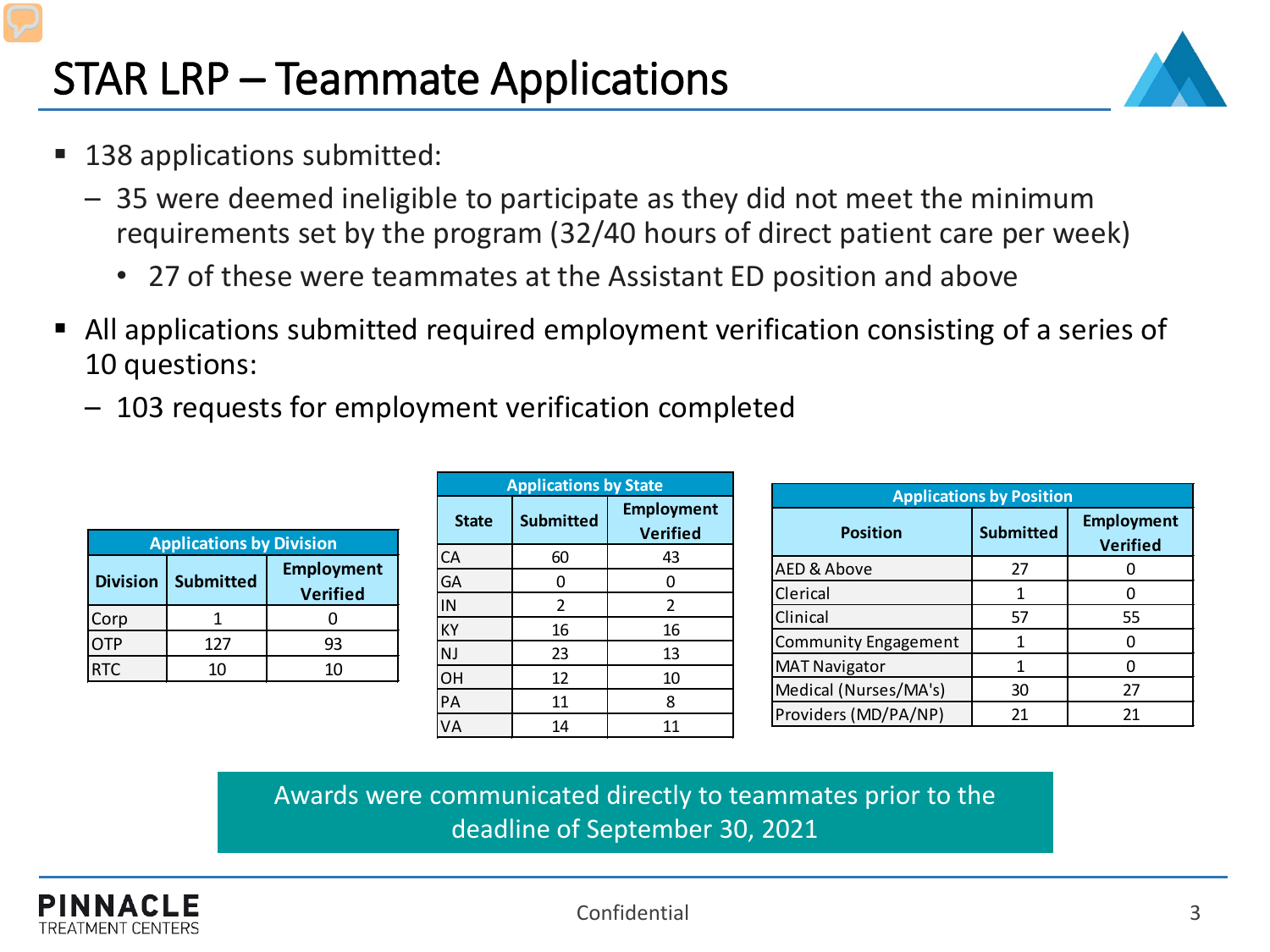

- **Teammate responsibilities:** 
	- Commit to providing full-time employment (40 hours per week) in direct treatment or recovery support of patients with or in recovery from a substance use disorder for 6 years at a STAR LRP approved facility in either a county where the overdose death rate for the past three years exceeds the national average or a mental health HPSA.
	- Enter into a contract with the HHS, which becomes fully executed (and effective) on the date that the Secretary (or Secretary's designee) countersigns the contract.
		- The expectation was that all teammates will receive repayment dollars via direct deposit to their personal bank accounts during the month of December 2021.
- **Ongoing PTC responsibility:** 
	- Complete requests for employment verification electronically every 6 months for each teammate who was awarded repayment dollars.
	- Certify/Register any new locations.
	- Communicate internally and help get out the word (email blasts, texts, town halls, flyers).